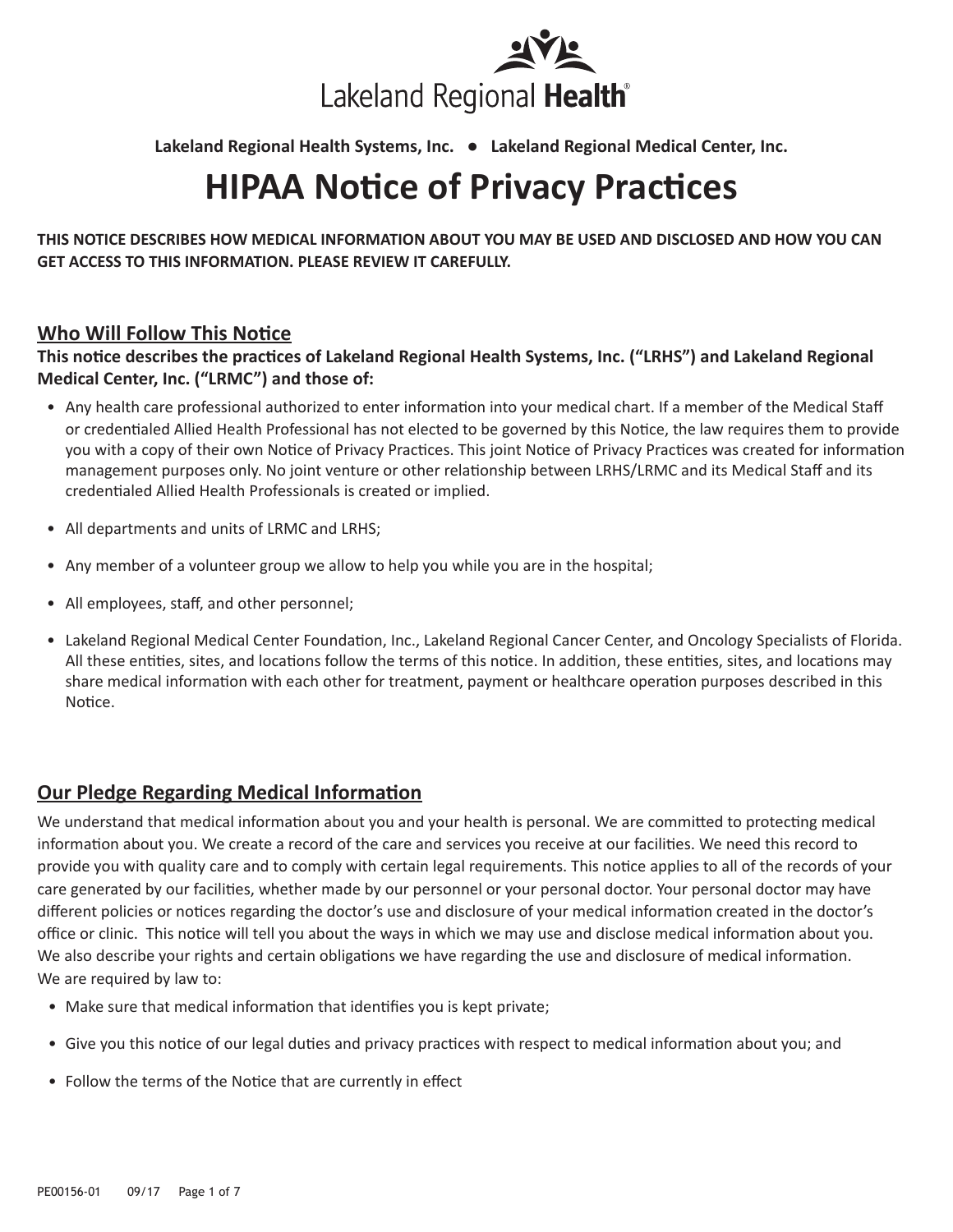## **How We May Use and Disclose Medical Information About You**

The following categories describe different ways that we use and disclose your medical information. However, all of the ways we are permitted to use and disclose information will fall within one of the categories.

**For Treatment:** We may use medical information about you to provide you with medical treatment or services. We may disclose medical information about you to physicians, nurses, technicians, healthcare students, or other personnel who are involved in your care. For example, a doctor treating you for a broken leg may need to know if you have diabetes because diabetes may slow the healing process. In addition, the doctor may need to tell the dietitian if you have diabetes so that we can arrange for appropriate meals. Different departments of our healthcare facilities also may share medical information about you in order to coordinate the different things you need, such as prescriptions, lab work, and x‐rays. We also may disclose medical information about you to people outside our facilities who may be involved in your medical care after you leave our facility, such as family members, therapists, home health agencies, long term care facilities or others we use to provide services that are part of your care.

**For Payment:** We may use and disclose medical information about you so that the treatment and services you receive at our facility may be billed to and payment may be collected from you, an insurance company, or a third party. For example, we may need to give your health plan information about surgery you received at the hospital so your health plan will pay us or reimburse you for the surgery. We may also tell your health plan about a treatment you are going to receive to obtain prior approval or to determine whether your plan will cover the treatment. However, if you pay for a health care item or service "out‐of‐pocket" in full, you may request that we will not disclose your health information to your health plan or insurance company.

**For Health Care Operations:** We may use and disclose medical information about you for health care operations. These uses and disclosures are necessary to run our healthcare facilities and make sure that all of our patients receive quality care. For example, we may use medical information to review our treatment and services and to evaluate the performance of our staff in caring for you. We may also combine medical information about many patients to decide what additional services we should offer, what services are not needed, and whether certain new treatments are effective. We may also disclose information to doctors, nurses, technicians, medical students, and other personnel for review and learning purposes. We may also combine the medical information we have with medical information from other healthcare providers to compare how we are doing and see where we can make improvements in the care and services we offer. We may remove information that identifies you from this set of medical information so others may use it to study health care and healthcare delivery without learning who the specific patients are.

**Appointment Reminders:** We may use and disclose medical information to contact you as a reminder that you have an appointment for treatment or medical care at our facilities.

**Treatment Alternatives:** We may use and disclose medical information to tell you about or recommend possible treatment options or alternatives that may be of interest to you.

**Health-Related Benefits and Services:** We may use and disclose medical information to tell you about health‐related benefits or services that may be of interest to you.

**Fundraising Activities:** The Lakeland Regional Medical Center Foundation, Inc. is permitted to use demographic information, such as your name, address and phone number, and your dates of treatment to contact you for fundraising purposes for LRMC and LRHS and will only utilize other protected health information with your specific authorization. You will have the opportunity to opt out of receiving fundraising communications. For example, you may request that these materials not be sent to you by writing to our Director of Health Information Management Services at the address listed in this Notice.

**Directory:** We may include certain limited information about you in the hospital directory while you are a patient with us. This information may include your name, location in the facility, your general condition (e.g., fair, stable, etc.) and your religious affiliation. The directory information, except for your religious affiliation, may also be released to people who ask for you by name. Your religious affiliation may be given to a member of the clergy, such as a minister, priest or rabbi, even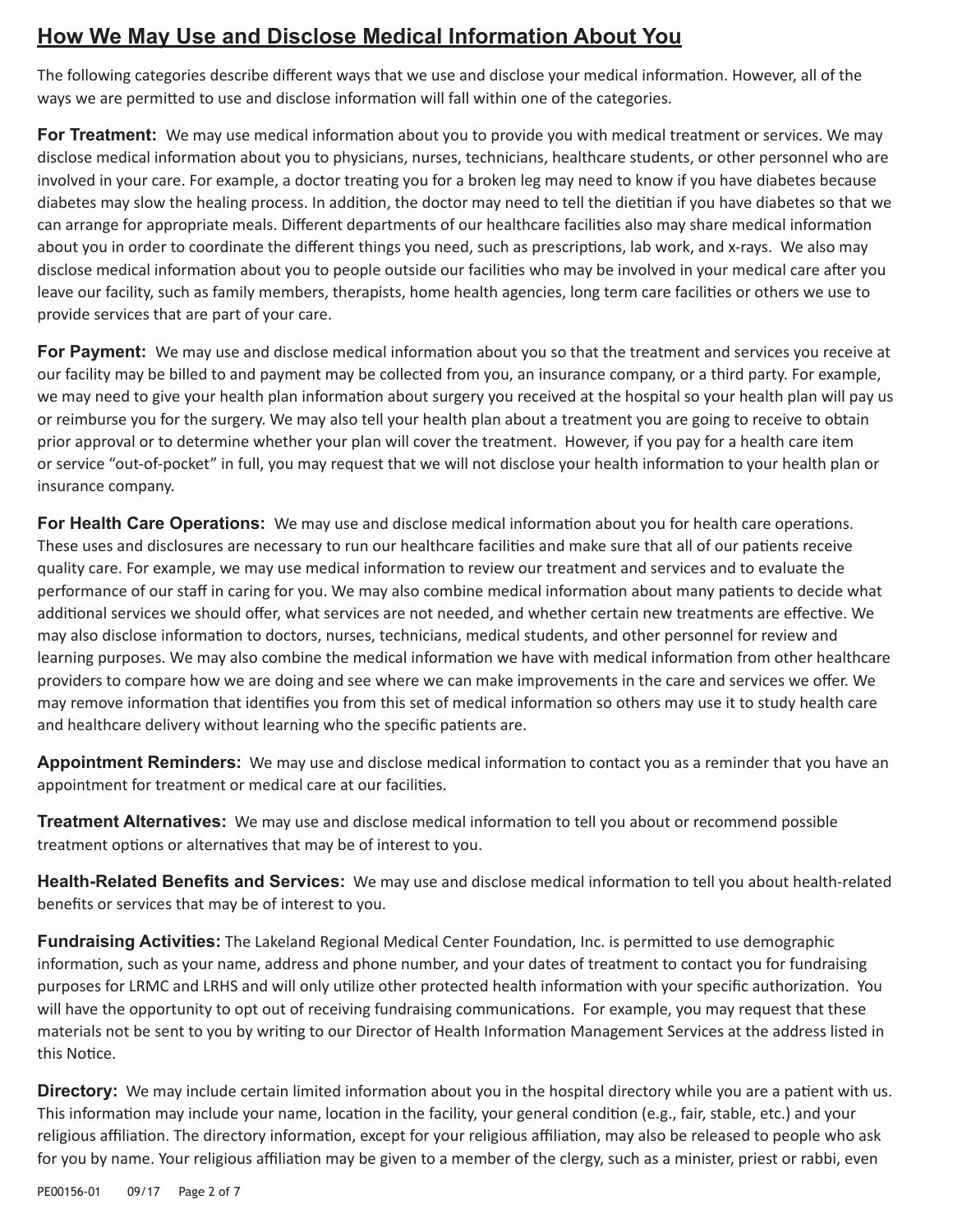if they do not ask for you by name. This is so your family, friends and clergy can visit you and generally know how you are doing. You may restrict some or all of these disclosures by informing the hospital representative when you are registered or by speaking to your Nurse once you are admitted

**Individuals Involved in Your Care or Payment of Your Care:** We may release medical information about you to a friend or family member who is involved in your medical care. We may also give information to someone who helps pay for your care. We may also tell your family or friends your condition and that you are a patient in our facility. In addition, we may disclose medical information about you to an entity assisting in a disaster relief effort so that your family can be notified about your condition, status, and location. You may restrict some or all of these disclosures by requesting the restriction in writing. Your Nurse or other patient care provider can assist you in this request. You can also make the request in writing to the Health Information Management Services department at 863‐687‐1100, ext. 2835 or by mail to: Director of Health Information Management Services, Lakeland Regional Medical Center, P. O. Box 95448, Lakeland, FL 33804.

**Business Associates:** LRMC and LRHS may use and disclose certain medical information about you to our business associates. A business associate is an individual or entity under contract with LRMC or LRHS to perform or assist them in a function or activity that necessitates the use or disclosure of medical information. Examples of business associates, include, but are not limited to, a copy service used by the entities to copy medical records, consultants, accountants, lawyers, medical transcriptionists, and third‐party billing companies. LRMC and LRHS require the business associate to protect the confidentiality of your medical information.

**Research:** Under certain circumstances, we may use and disclose medical information about you for research purposes. For example, a research project may involve comparing the health and recovery of all patients who received one medication to those who received another, for the same condition. All research projects, however, are subject to a special approval process. This process evaluates a proposed research project and its use of medical information, trying to balance the research needs with patients' need for privacy of their medical information. Before we use or disclose medical information for research, the project will have been approved through this research approval process. We, however, may disclose medical information about you to people preparing to conduct a research project, for example, to help them look for patients with specific medical needs, so long as the medical information they review does not leave our facilities. Unless the disclosure meets one of the exceptions described above, we will usually ask for your specific permission if the researcher will have access to your name, address or other information that reveals who you are, or will be involved in your care at our facility.

**As Required By Law:** We will disclose medical information about you when required to do so by federal, state, or local law.

**To Avert a Serious Threat to Health or Safety:** We may use and disclose medical information about you when necessary to prevent a serious threat to your health and safety or the health and safety of the public or another person. Any disclosure, however, would only be to someone able to help prevent the threat.

**Health-Related Benefits and Services:** We may use and disclose medical information to tell you about health‐related benefits or services that may be of interest to you.

**Organ and Tissue Donation:** If you are an organ donor, we may release medical information to organizations that handle organ procurement or organ, eye or tissue transplantation or to an organ donation bank, as necessary to facilitate organ or tissue donation and transplantation.

**Military and Veterans:** If you are a member of the armed forces, we may release medical information about you as required by military command authorities. We may also release medical information about foreign military personnel to the appropriate foreign military authority.

**Worker's Compensation:** We may release medical information about you for workers' compensation or similar programs. These programs provide benefits for work‐related injuries or illness. Health information related to services rendered to our employees at our facilities will be released to LRMC or LRHS if the services involve work‐related medical surveillance and/or work‐related illness or injuries.

PE00156-01 09/17 Page 3 of 7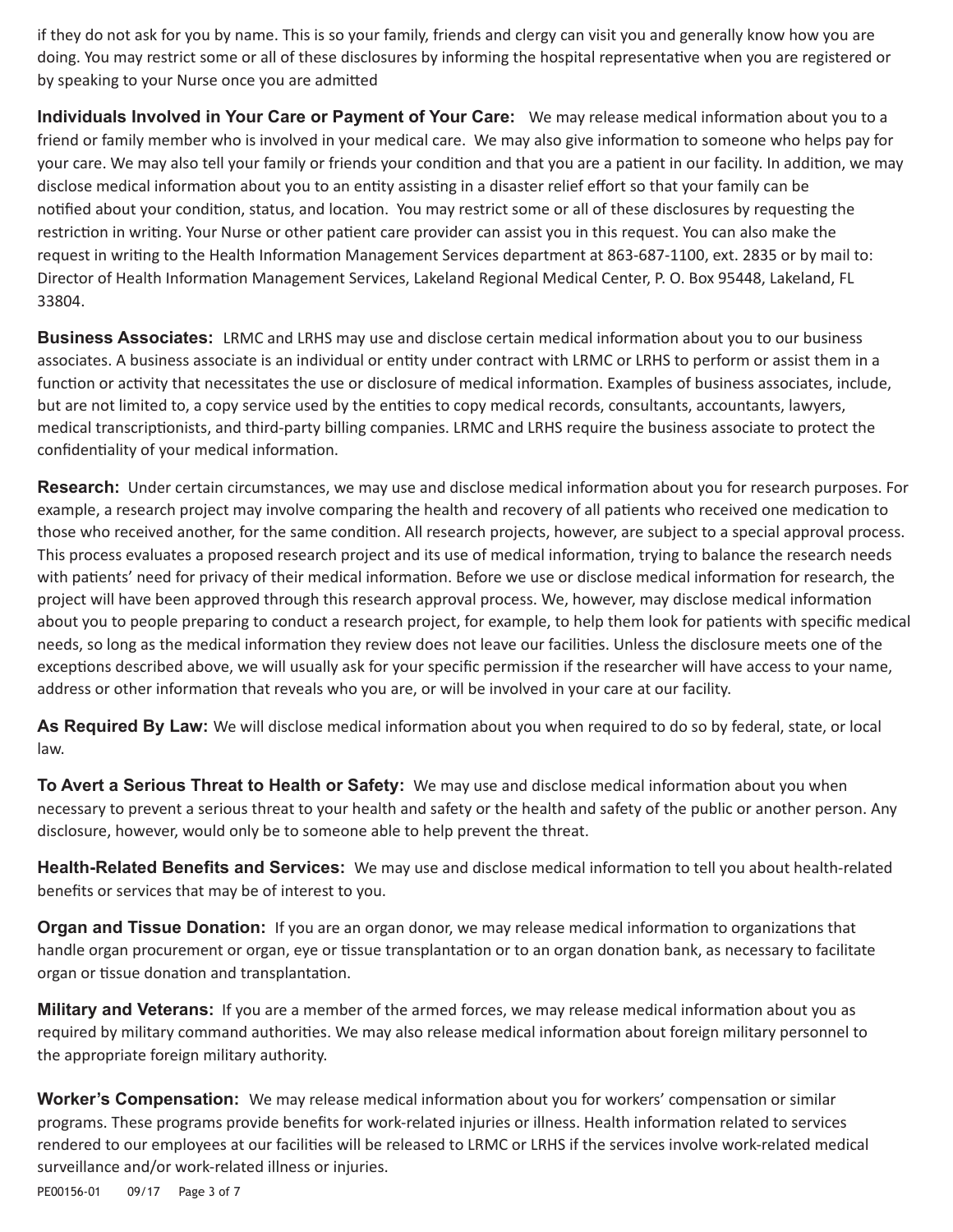**Public Health Risks:** We may disclose medical information about you for public health activities. These activities generally include the following:

- To prevent or control disease, injury or disability;
- To report births and deaths;
- To report child or vulnerable adult abuse or neglect;
- To report reactions to medications or problems with products;
- To notify people of recalls of products they may be using;
- To notify a person who may have been exposed to a disease or may be at risk for contracting or spreading a disease or condition.

**Health Oversight Activities:** We may disclose medical information to a health oversight agency for activities authorized by law. These oversight activities include, for example, audits, investigations, inspections, and licensure. These activities are necessary for the government to monitor the health care system, government programs, and compliance with civil rights laws.

**Lawsuits and Disputes:** If you are involved in a lawsuit or a dispute, we may disclose medical information about you in response to a court or administrative order. We may also disclose medical information about you in response to a subpoena, discovery request ,or other lawful process by someone else involved in the dispute, but only if efforts have been made to tell you about the request or to obtain an order protecting the information requested.

**Law Enforcement:** We may release medical information if asked to do so by a law enforcement official in response to a court order, subpoena, warrant, summons, or similar process, subject to all applicable legal requirements.

**Coroners, Medical Examiners and Funeral Directors:** We may release medical information to a coroner or medical examiner. This may be necessary, for example, to identify a deceased person or determine the cause of death. We may also release medical information about patients to funeral directors as necessary to carry out their duties.

**National Security and Intelligence Activities:** We may release medical information about you to authorized federal officials for intelligence, counterintelligence, and other national security activities authorized by law.

**Protective Services for the President and Others:** We may disclose medical information about you to authorized federal officials so they may provide protection to the President, other authorized persons or foreign heads of state, or conduct special investigations.

**Inmates:** If you are an inmate of a correctional institution or under the custody of a law enforcement official, we may release medical information about you to the correctional institution or law enforcement official.

Information Not Personally Identifiable: We may use or disclose health information about you in a way that does not personally identify you or reveal who you are.

**Use and Disclosure Requiring Authorization:** Certain categories of health information have extra protections by law, and thus require special written authorization for disclosure. Most uses and disclosures of your psychotherapy notes require special written authorization, which we will obtain from you prior to any use or disclosure of your psychotherapy notes when required. When required by law, we will also obtain special written authorization from you prior to using or disclosing your health information for marketing purposes or prior to selling any of your personal health information.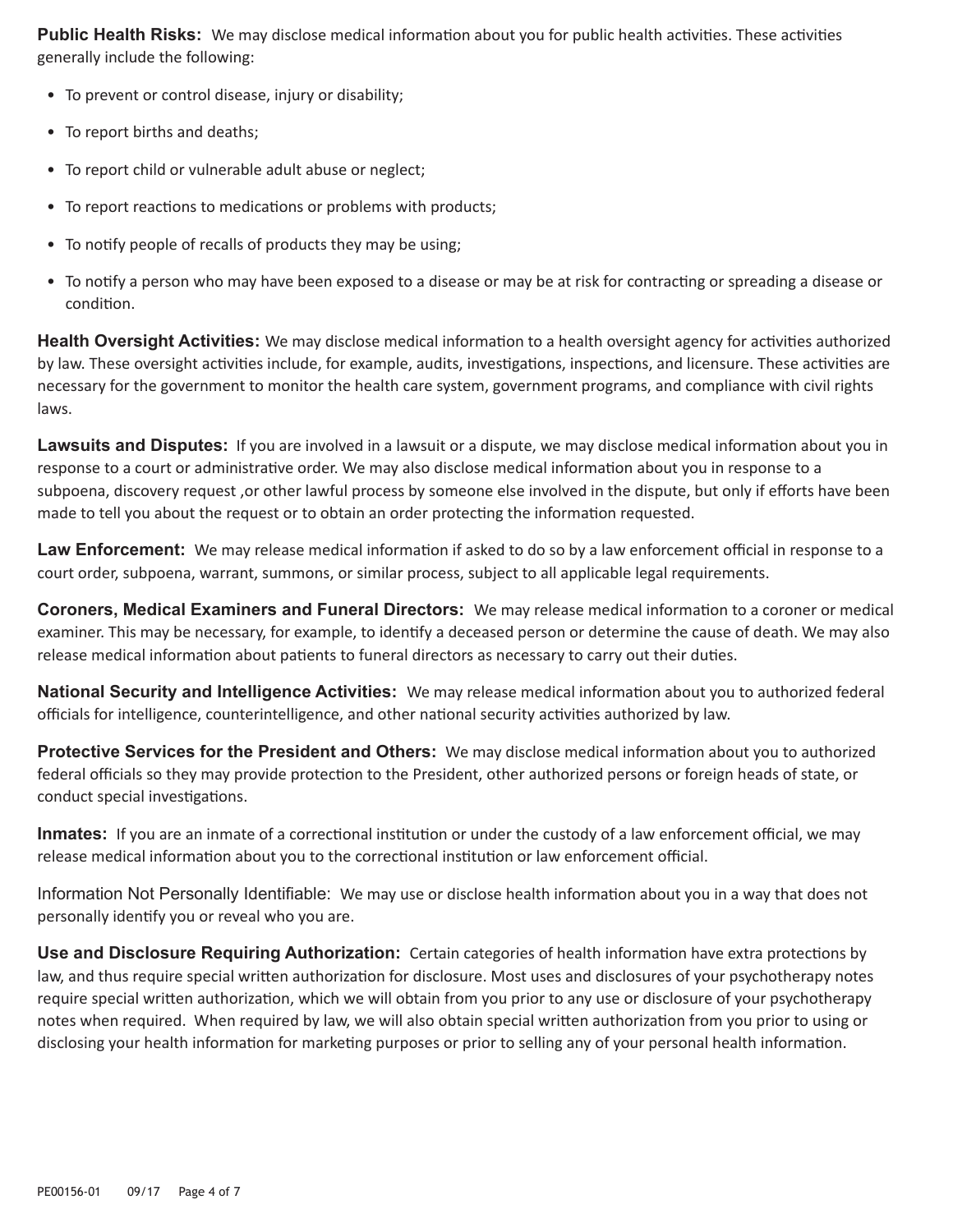## **Your Rights Regarding Medical Information About You**

#### **You have the following rights regarding medical information we maintain about you:**

**Right to Inspect and Copy:** With a few exceptions, you have the right to inspect and copy medical information that may be used to make decisions about your care. Usually, this includes medical and billing records, but does not include psychotherapy notes or information gathered for judicial proceedings. To inspect and copy medical information that may be used to make decisions about you, please notify your Nurse if you are an inpatient. If you are not an inpatient, please submit your request in writing to the Director of Health Information Management Services, Lakeland Regional Medical Center, P. O. Box 95448, Lakeland, FL 33804. If you request a copy of the information, we may charge a reasonable fee for the costs of copying, mailing or other supplies associated with your request.

**Right to Amend:** If you feel that medical information we have about you is incorrect or incomplete, you may ask us to amend the information. You have the right to request an amendment for as long as the information is kept by or for LRMC or LRHS. To request an amendment, your request must be made in writing and submitted to the Director of Health Information Management Services, Lakeland Regional Medical Center, and P. O. Box 95448, Lakeland, FL 33804. In addition, you must provide a reason that supports your request. We may deny your request for an amendment if it is not in writing or does not include a reason to support the request. In addition, we may deny your request if you ask us to amend information that:

- Was not created by us, unless the person or entity that created the information is no longer available to make the amendment;
- Is not part of the medical information kept by or for LRMC or LRHS;
- Is not part of the information which you would be permitted to inspect and copy; or
- Is accurate and complete. We will respond to your request in writing within sixty (60) days of your written request.

**Right to an Accounting of Disclosures:** You have the right to ask for a list of the disclosures of your health information we have made during the previous six years, but the request cannot include dates before April 14, 2003. This listing will include the date of each disclosure, who received the disclosed health information, a brief description of the health information disclosed, and the reason for the disclosure. The listing will not include the following disclosures:

- Disclosures made for the purpose of treatment, payment or healthcare operations, or disclosures of directory information or disclosures made to family or responsible caregivers as described above;
- Disclosures made directly to you;
- Disclosures made based on a valid authorization from you or from your legally authorized representative;
- Oral or incidental disclosures;
- Disclosures made for purposes of national security, or to correctional institutions or law enforcement officers as described above;
- Disclosures made prior to April 14, 2003.

You must request this listing of disclosures by submitting your request in writing to the Director of Health Information Management Services, Lakeland Regional Medical Center, P. O. Box 95448, Lakeland, FL 33804. We will provide you with the list within sixty (60) days of receipt of your request, unless you agree to a thirty (30) day extension. There is no charge to you for the list, unless you request such a list more than once a year.

**Right to Notification of Breach:** You have the right to receive written notification of a breach where your unsecured health information has been accessed, acquired, used, or disclosed to an unauthorized person as a result of such breach in a manner that compromises the security or privacy of your health information. Unless specified by you to receive the notification by electronic mail, we will provide such written notification by first‐class mail or, if necessary, by such other substituted forms of communication allowable under the law.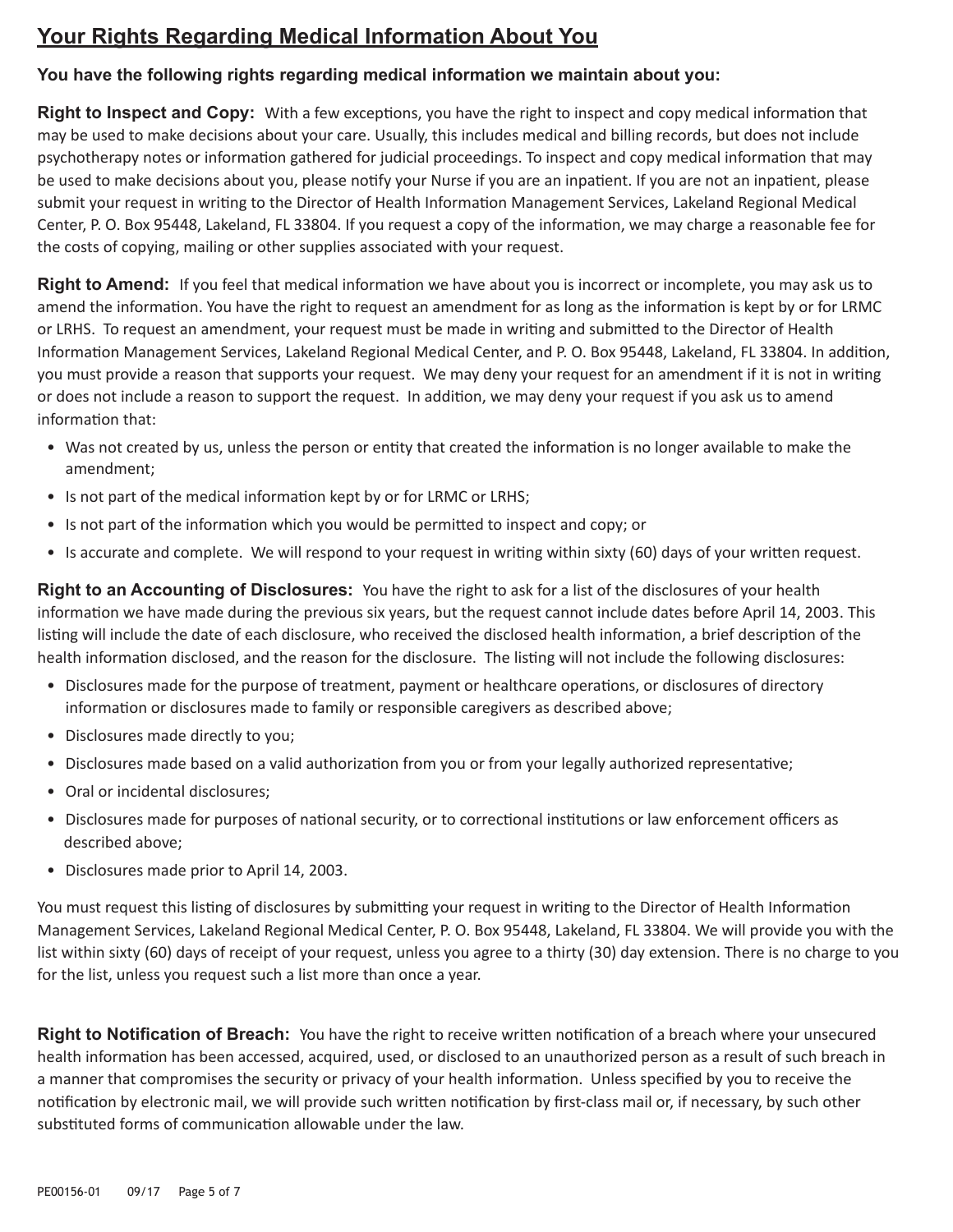**Right to Request Restrictions:** You have the right to ask for restrictions on how your health information is used or to whom your information is disclosed, even if the restriction affects your treatment, or our payment or health care operation activities. However, we are not required to agree to your requested restriction and, even if we agree to the requested restriction, we are permitted to use your information without complying with the restriction if necessary to treat you in an emergency situation. To request restrictions, please notify your nurse if you are an inpatient. If you are not an inpatient, please submit your request in writing to the Director of Health Information Management Services, Lakeland Regional Medical Center, P. O. Box 95448, Lakeland, FL 33804.. Lakeland, FL 33804. In your request, you must tell us (1) what information you want to limit; (2) whether you want to limit our use, disclosure or both; and (3) to whom you want the limits to apply, for example, disclosures to your spouse. Although we are generally not required to agree to requested restrictions, we are required to keep your health information confidential if you pay for a health care item or service "outof-pocket" in full, and you request that we not disclose health information related to that health care item(s) or service(s).

**Right to Request Confidential Communications:** You have the right to request that we communicate with you about medical matters in a certain way or at a certain location. For example, you can ask that we only contact you at work or by mail. To request confidential communications, you must make your request in writing to the Director of Health Information Management Services, Lakeland Regional Medical Center, P. O. Box 95448, Lakeland, FL 33804. We will not ask you the reason for your request. We will accommodate all reasonable requests. Your request must specify how or where you wish to be contacted.

**Right to a Paper Copy of This Notice:** ou have the right to a paper copy of this Notice. You may ask us to give you a copy of this Notice at any time. Even if you have agreed to receive this Notice electronically, you are still entitled to a paper copy of this Notice. You may obtain a copy of this Notice at our websites, lrmc.com or lakelandregionalcancercenter.com. To obtain a paper copy of this Notice, contact the Director of Planning and External Relations, Lakeland Regional Medical Center, P. O. Box 95448, Lakeland, FL 33804.

## **Changes to this Notice**

#### **The effective date of this Notice is September 23, 2013. It will remain in effect until we replace it.**

LRMC and LRHS will abide by the terms of the Notice currently in effect. LRHS and LRMC reserves the right to change the terms of this Notice and to make the new Notice provisions effective for all protected health information that it maintains. An updated version of this Notice may be obtained online at www.lrmc.com orwww.lakelandregionalcancercenter.com, or from the Director of Planning and External Relations, Lakeland Regional Medical Center, P. O. Box 95448, Lakeland, FL 33804.

## **Complaints**

If you believe your privacy rights have been violated, you may file a complaint with us or with the Secretary of the Department of Health and Human Services. To file a complaint with us, contact the Corporate Integrity Services, Lakeland Regional Medical Center, P. O. Box 95448, Lakeland, FL, 33804. All complaints must be submitted in writing. You will not be penalized for filing a complaint.

## **Other Uses of Medical Information**

Other uses and disclosures of medical information not covered by this Notice or the laws that apply to us will be made only with your written permission. If you provide us permission to use or disclose medical information about you, you may revoke that permission, in writing, at any time. If you revoke your permission, we will no longer use or disclose medical information about you for the reasons covered by your written authorization. You understand that we are unable to take back any disclosures we have already made with your permission, and that we are required to retain our records of the care that we provided to you. If you have any questions about this notice, please contact the Director of Health Information Management Services, P.O. Box 95448, Lakeland, Florida 33804, (863) 687‐1100, ext. 2835.